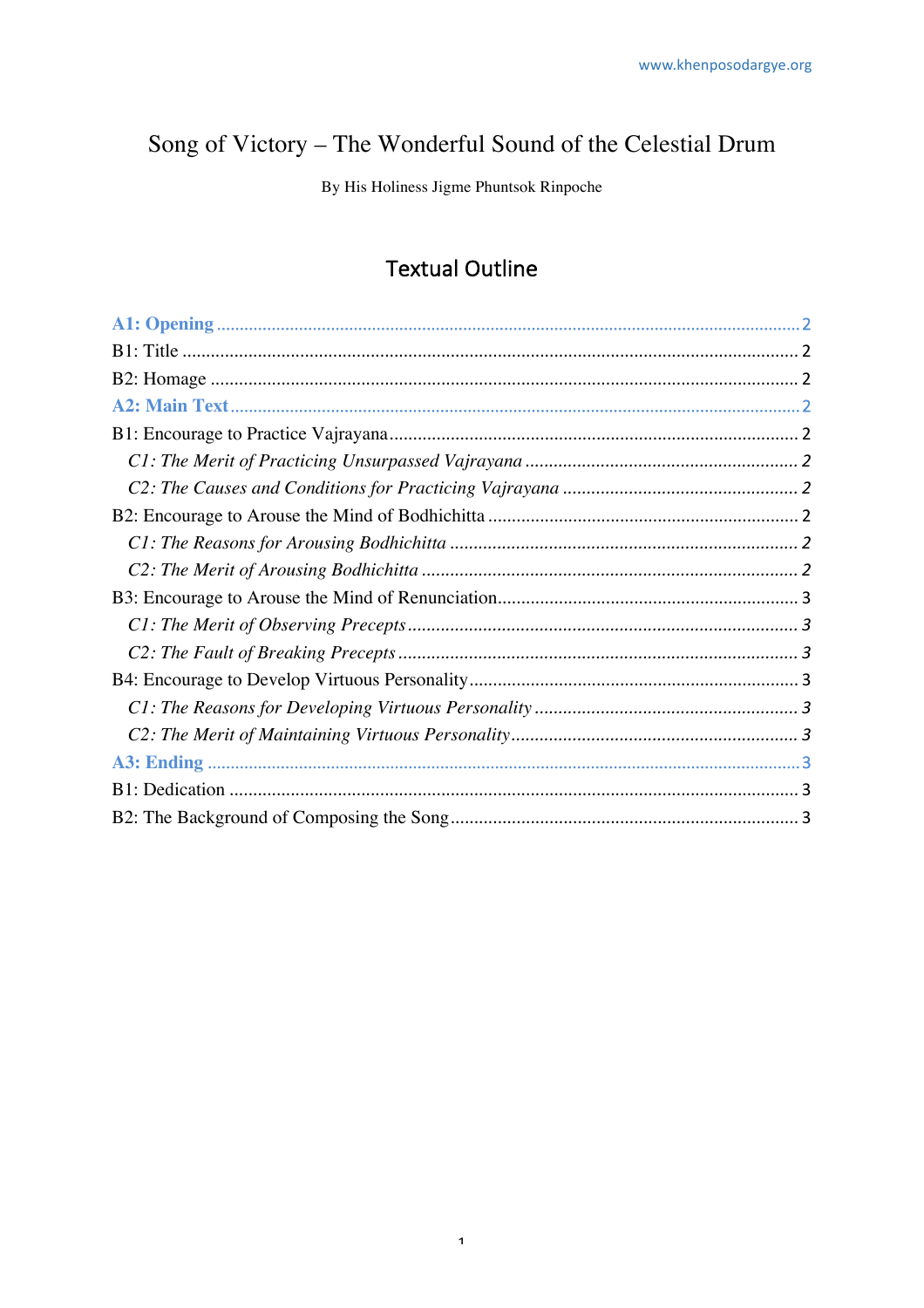#### **A1: Opening**

B1: Title

#### **Song of Victory – The Wonderful Sound of the Celestial Drum**

#### B2: Homage

*The embodiment of the wisdom of all the buddhas, who are the protectors of all sentient beings, Venerable Manjughosha, who appears as a young boy, May you abide forever in my heart, the stamens of the eight-petalled lotus, Bless me, such that my words will benefit all sentient beings.*

## **A2: Main Text**

B1: Encourage to Practice Vajrayana

C1: The Merit of Practicing Unsurpassed Vajrayana

*The Great Perfection, profound and luminous, Just upon hearing its verses allows one to break the roots of samsara, And through the six-month practice of its essence to achieve liberation, May you all engrave this in your hearts.*

#### C2: The Causes and Conditions for Practicing Vajrayana

*Those who with the great fortune encounter such supreme teaching, Must have been accumulating merit in their previous lives through numerous eons And possess the same conditions for achieving enlightenment with Buddha Samantabhadra, Dharma friends, may you all be joyful for yourselves.*

B2: Encourage to Arouse the Mind of Bodhichitta

C1: The Reasons for Arousing Bodhichitta

*For the sake of all sentient beings submerged in the fearful ocean of samsara, In order to help them attain the eternal happiness of Buddhahood, You shall shoulder the responsibility of benefiting others, And discard the poisonous food of attachment to yourselves.*

C2: The Merit of Arousing Bodhichitta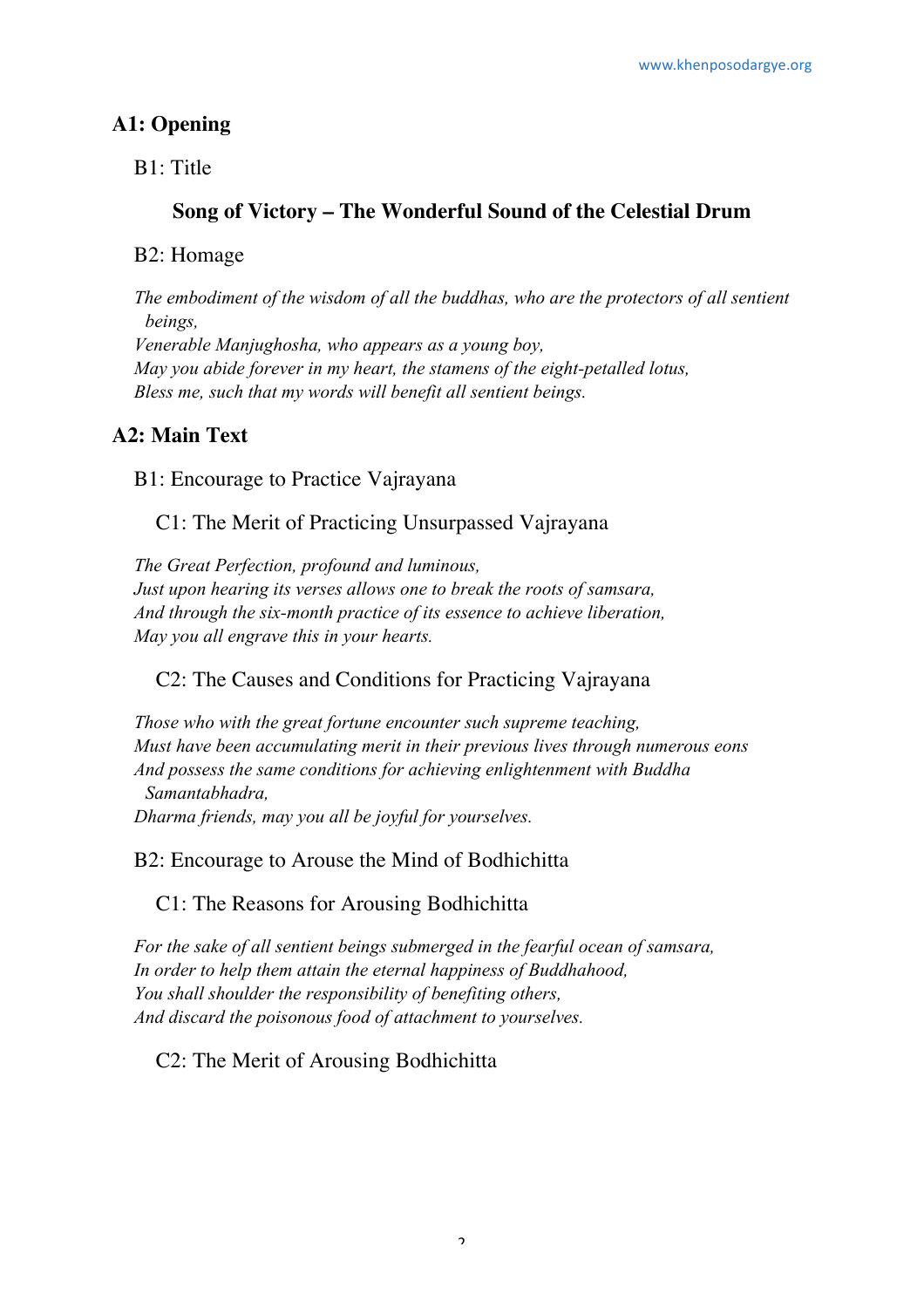*This blocks the gate to lower realms, Allows you to attain the happiness of higher realms, And eventually leads you to the ultimate liberation from samsara, You shall practice this essential teaching without being distracted at all.*

### B3: Encourage to Arouse the Mind of Renunciation

## C1: The Merit of Observing Precepts

*For all kinds of grand events in samsara, Do not have any thought of desire. Do observe the pure precepts, the magnificent adornment in the world, To which human and gods make supreme offerings.*

#### C2: The Fault of Breaking Precepts

*Since all the temporary and ultimate happiness result from observing the pure precepts, And breaking precepts leads one to take rebirth in lower realms, You must make the right choices and not fall into confusion.*

## B4: Encourage to Develop Virtuous Personality

## C1: The Reasons for Developing Virtuous Personality

*Always comply with your friends in word and deed Be a person of integrity filled with kindheartedness. In order to benefit yourselves in the long term, the pith instruction is to benefit others at the present moment.*

#### C2: The Merit of Maintaining Virtuous Personality

*These are the pure standards for being a good person, And the skillful means of all buddhas of the past, present and future, Also the essence of the four dharmas of attraction, Each of you, my disciples, should never forget!*

# A3: Ending

#### B1: Dedication

*I dedicate this virtue to all sentient beings, May they transcend the abyss of samsara. May all my heart disciples be joyful And take rebirth in the western pure land of ultimate bliss.*

# B2: The Background of Composing the Song